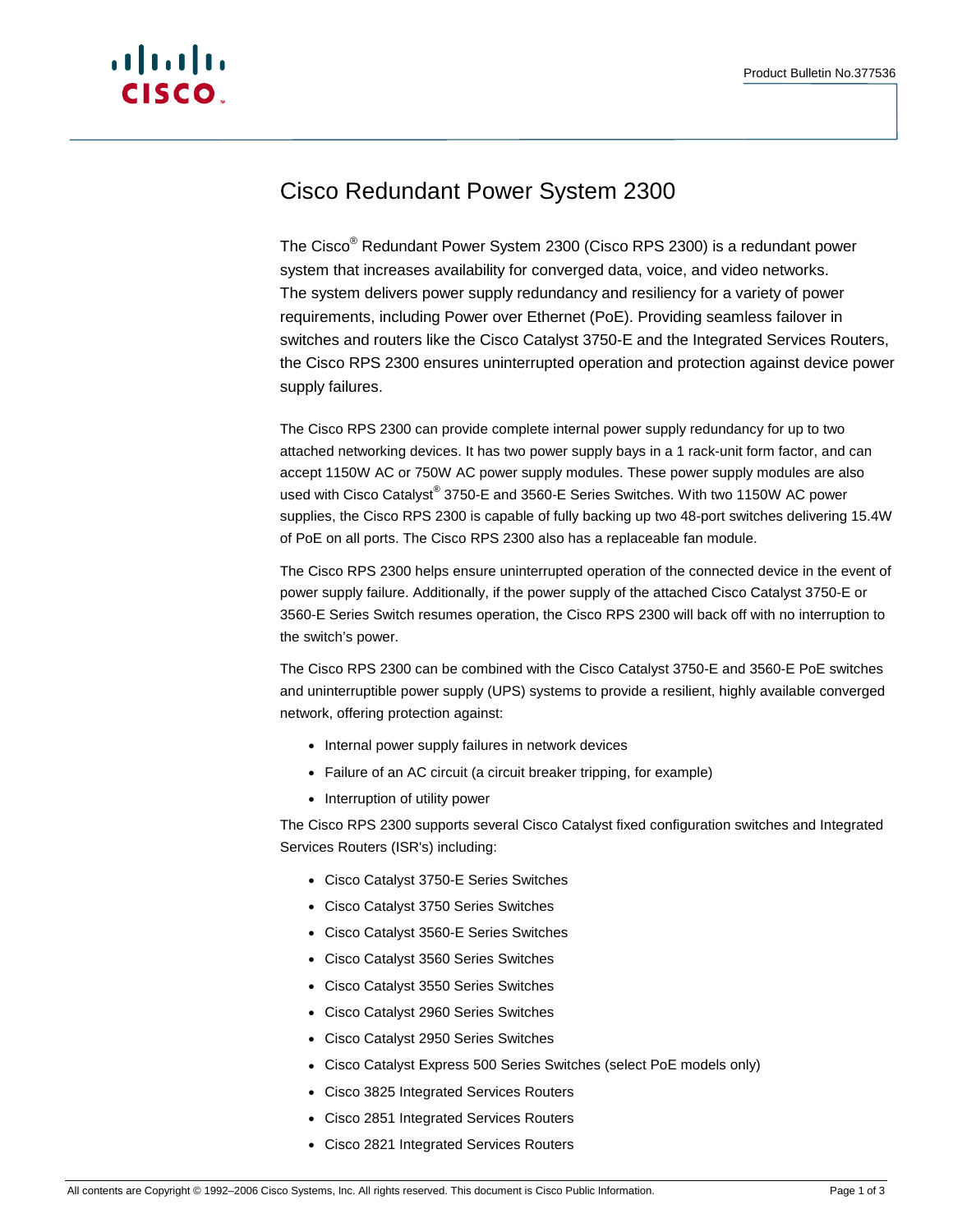• Cisco 2811 Integrated Services Routers

#### **NEW FEATURES**

The new features introduced by the Cisco RPS 2300 are:

- Greater ease of use
	- Automatic back-off when a Catalyst 3750-E or 3560-E Series switch power supply resumes operation
	- Remote management (through Cisco Catalyst 3750-E and 3560-E Series Switches)
	- Cisco RPS 2300 and switch can have separate AC sources
- Greater modularity
	- Uses the same 1150W and 750W power supplies as the Cisco Catalyst 3750-E and 3560-E Series Switches
	- Replaceable fan module
	- More devices supported
	- Supports a wide variety of Cisco Catalyst switches and Cisco Integrated Services Routers
	- With six RPS connectors, up to two switches can be actively backed up

## **AVAILABILITY**

The Cisco RPS 2300 FCS'd in March 2007.

## **ORDERING INFORMATION**

- A typical Cisco RPS 2300 order includes the following:
	- Cisco RPS 2300 (PWR-RPS2300)
	- 1 RPS cable. Users may order either the CAB-RPS2300-E= compatible with Cisco Catalyst 3750-E and 3560-E Series Switches or the CAB-RPS2300= compatible with all other network devices. Extra cables must be ordered separately or as spares.
	- At least 1 power supply, either a C3K-PWR-1150WAC that can back up 48 ports of Class 3 (15.4W) PoE or a C3K-PWR-750WAC that can back up 24 ports of Class 3 15.4W) PoE or 48 ports of Class 2 (7W) PoE. One power cable is included for every power supply ordered. There will be an additional charge for the power supplies, as they are not included in the base price of the RPS 2300..
	- 1 fan module (BLWR-RPS2300=)
	- 1 power supply bay insert (BLNK-RPS2300=) to block a power supply bay for effective cooling in the Cisco RPS 2300. Note: This insert will only be provided when ordering an RPS 2300 with just one power supply. It will need to be ordered as a spare while ordering an RPS 2300 with two power supplies.
	- 1 Cisco RPS 2300 accessory kit (ACC-RPS2300=)